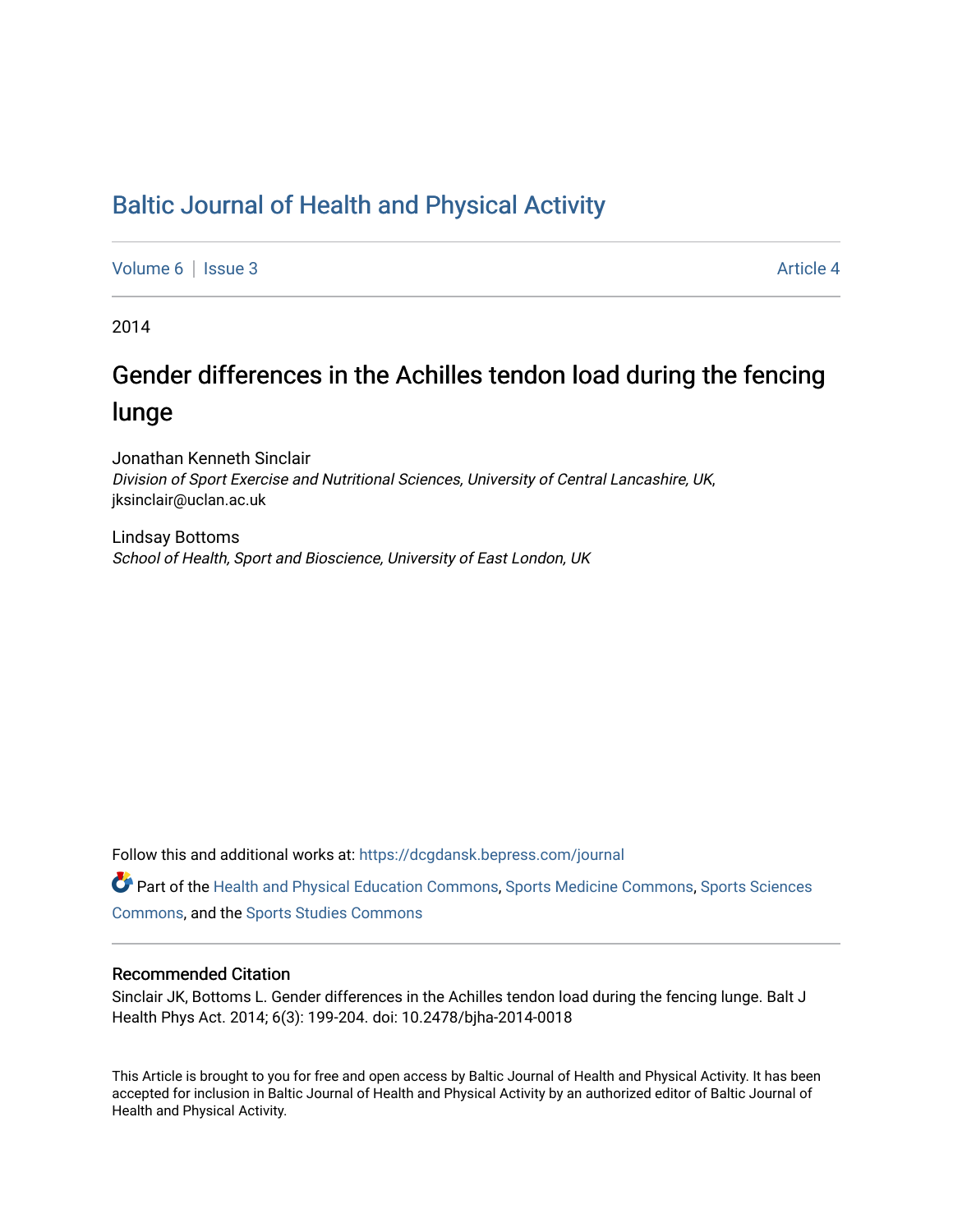

ORIGINAL ARTICLE

DOI: 10.2478/bjha-2014-0018

|                                                                                                                                                                                                                                                               | Gender differences in the Achilles tendon load<br>during the fencing lunge                                                                                                                                                                                                                                                                                                                                                                           |  |  |  |  |
|---------------------------------------------------------------------------------------------------------------------------------------------------------------------------------------------------------------------------------------------------------------|------------------------------------------------------------------------------------------------------------------------------------------------------------------------------------------------------------------------------------------------------------------------------------------------------------------------------------------------------------------------------------------------------------------------------------------------------|--|--|--|--|
| <b>Authors' Contribution:</b><br>A - Study Design<br>B - Data Collection<br>C - Statistical Analysis<br>D - Data Interpretation<br>E - Manuscript Preparation<br>F - Literature Search<br>G - Funds Collection                                                | Jonathan Kenneth Sinclair <sup>1 ABDEG</sup> , Lindsay Bottoms <sup>2AF</sup>                                                                                                                                                                                                                                                                                                                                                                        |  |  |  |  |
|                                                                                                                                                                                                                                                               | Division of Sport Exercise and Nutritional Sciences, University of Central Lancashire, UK<br>School of Health, Sport and Bioscience, University of East London, UK                                                                                                                                                                                                                                                                                   |  |  |  |  |
|                                                                                                                                                                                                                                                               | Key words: fencing, injury, Achilles tendon.                                                                                                                                                                                                                                                                                                                                                                                                         |  |  |  |  |
|                                                                                                                                                                                                                                                               | <b>Abstract</b>                                                                                                                                                                                                                                                                                                                                                                                                                                      |  |  |  |  |
| Background:                                                                                                                                                                                                                                                   | Recent epidemiological analyses in fencing have shown that injuries and pain linked<br>specifically to fencing training/competition were evident in 92.8% of fencers. Specifi-<br>cally the prevalence of Achilles tendon pathology has increased substantially in re-<br>cent years, and males have been identified as being at greater risk of Achilles tendon<br>injury compared to their female counterparts. This study aimed to examine gender |  |  |  |  |
| Material/Methods:                                                                                                                                                                                                                                             | differences in Achilles tendon loading during the fencing lunge.<br>Achilles tendon load was obtained from eight male and eight female club level epee<br>fencers using a 3D motion capture system and force platform information as they<br>completed simulated lunges. Independent t-tests were performed on the data to de-                                                                                                                       |  |  |  |  |
| <b>Results:</b>                                                                                                                                                                                                                                               | termine whether differences existed.<br>The results show that males were associated with significantly greater Achilles tendon                                                                                                                                                                                                                                                                                                                       |  |  |  |  |
| Conclusions:                                                                                                                                                                                                                                                  | loading rates in comparison to females.<br>This suggests that male fencers may be at greater risk from Achilles tendon pathol-<br>ogy as a function of fencing training/competition.                                                                                                                                                                                                                                                                 |  |  |  |  |
| Word count: 2,100                                                                                                                                                                                                                                             |                                                                                                                                                                                                                                                                                                                                                                                                                                                      |  |  |  |  |
| Tables: 1<br>Figures: 1                                                                                                                                                                                                                                       | Received: November 2013<br>Accepted: August 2014                                                                                                                                                                                                                                                                                                                                                                                                     |  |  |  |  |
| References: 21                                                                                                                                                                                                                                                | Published: October 2014                                                                                                                                                                                                                                                                                                                                                                                                                              |  |  |  |  |
| <b>Corresponding author:</b><br>Dr. Jonathan Sinclair<br>Division of Sport, Exercise and Nutritional Sciences<br>School of Sport Tourism and Outdoors<br>University of Central Lancashire,<br>Preston, Lancashire, PR1 2HE.<br>E-mail: Jksinclair@uclan.ac.uk |                                                                                                                                                                                                                                                                                                                                                                                                                                                      |  |  |  |  |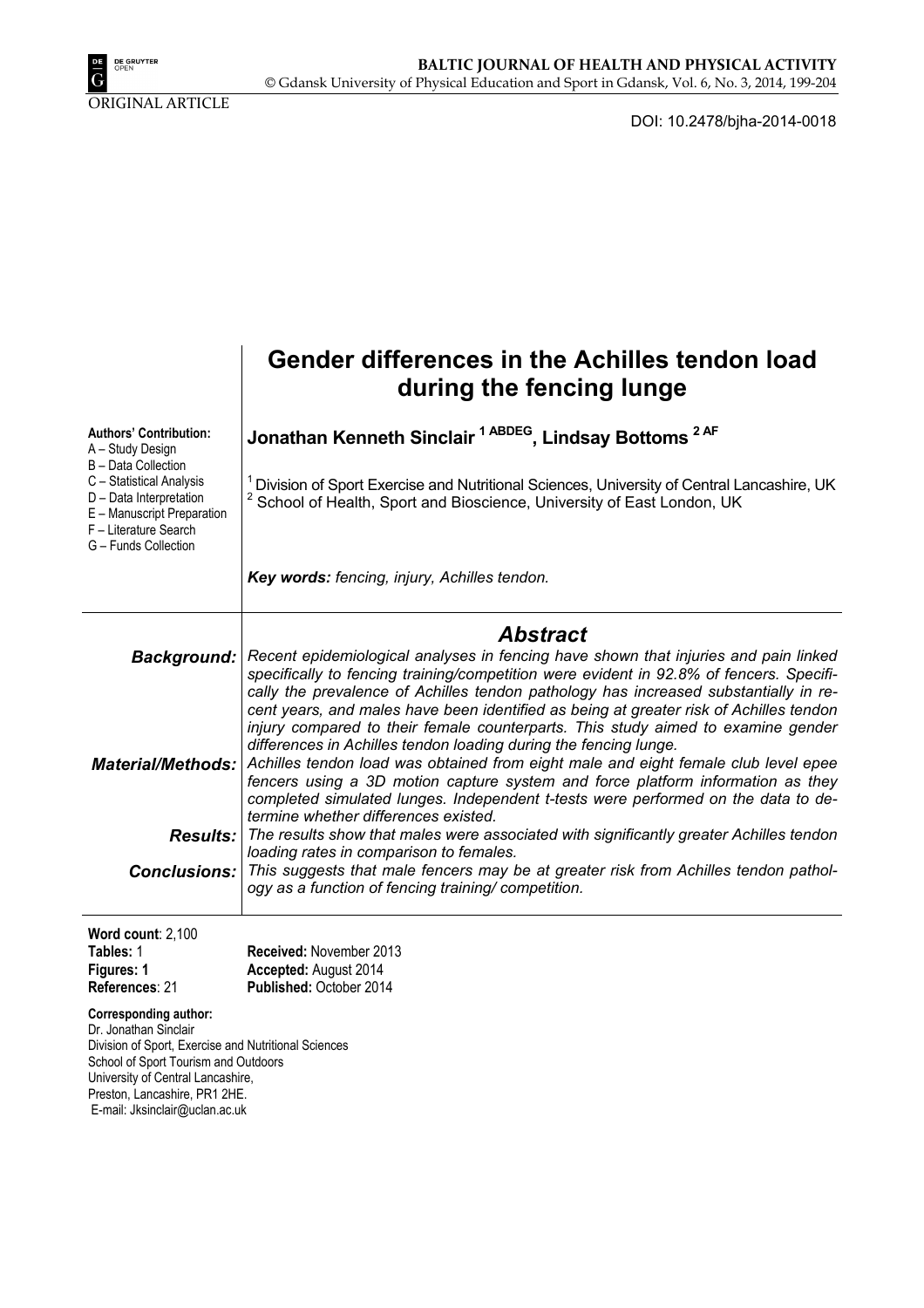#### **Introduction**

Fencing represents an Olympic discipline in which athletes aim to strike an opponent with their sword. Recent epidemiological analyses in fencing have shown that injuries and pain linked specifically to fencing training/competition were evident in 92.8% of fencers [1]. Furthermore, it has also been demonstrated that the majority of these injuries are experienced by the lower extremities in fencers [1]. The continuous dynamic motions that are associated with fencing are considered to expose the musculoskeletal structures to high transient forces [2, 3]. In particular, the lunge movement, which forms the basis of the majority of offensive motions in fencing, repeatedly exposes participants to potentially detrimental impact forces [2].

The Achilles tendon represents a confluence of the gastrocnemius and soleus muscles. The tendon itself is inserted on the posterior surface of the calcaneus distal to the tuberosity. In recent years the prevalence of Achilles tendon pathology has increased substantially as a result of greater participation in sports activities [4]. Research has shown a genetic predisposition to of Achilles tendon pathology [5, 6]; however, between the sexes, males have been identified as being at greater risk of Achilles tendon injury by a factor of 2:1 to 12:1 compared to their female counterparts [7, 8].

Despite the potential gender differences in injury aetiology of the Achilles tendon, there is a paucity of research investigating any potential differences in loading of the tendon during epee fencing. The aim the current investigation was to determine whether gender differences in Achilles loading exist during the impact phase of the fencing lunge.

### **Material and methods**

*Participants.* Eight male participants and eight female participants volunteered to take part in this investigation. All were injury free at the time of data collection and provided written informed consent in accordance with the declaration of Helsinki. Participants were active competitive fencers who engaged in training a minimum of 3 training sessions per week. The mean characteristics of the participants were males; age 29.18  $\pm$  4.30 years, height 1.79  $\pm$  0.05 m and mass 75.33  $\pm$  6.28 kg and females; age 23.04  $\pm$  5.57 years, height 1.67  $\pm$  0.06 m and mass 63.57  $\pm$  3.66 kg. The procedure was approved by the University of Central Lancashire ethics committee.

*Procedure.* Participants were required to complete 10 lunges hitting a dummy with their weapon whilst returning to a starting point [pre-determined by each participant prior to the commencement of data capture) following each trial to control lunge distance. In addition to striking the dummy with their weapon participants also made contact with a force platform (Kistler, Kistler Instruments Ltd., Alton, Hampshire) embedded into the floor (Altrosports 6mm, Altro Ltd.) of a biomechanics laboratory with their right (lead) foot. The force platform sampled at 1000 Hz.

Kinematic information was captured at 250 Hz via an eight camera motion analysis system (QualisysTM Medical AB, Goteburg, Sweden). Calibration of the QualysisTM systems was performed before each data collection session. To ensure high quality kinematic data was obtained, only calibrations which produced average residuals of less than 0.85 mm for each camera for a 750.5 mm wand length and points above 4000 in all cameras were accepted prior to data collection in accordance with Sinclair et al. [9].

The anatomical marker set used in the current investigation was based on the calibrated anatomical systems technique (CAST) technique [10]. Retro-reflective markers were attached to the 1st and 5th metatarsal heads, medial and lateral malleoli, calcaneus and medial and lateral epicondyle of the femur. This allowed the right (lead) foot and shank to be defined. The foot was tracked using the 1st and 5th metatarsal and calcaneus markers, whilst the shank was tracked with a rigidly attached tracking cluster. The tracking cluster comprised four 19 mm spherical reflective markers mounted to a thin sheath of lightweight carbon fibre, in accordance with the Cappozzo et al., [11] recommendations. Static calibration trials (not normalized to standing posture) were conducted with the participant in the anatomical position allowing the positions of the anatomical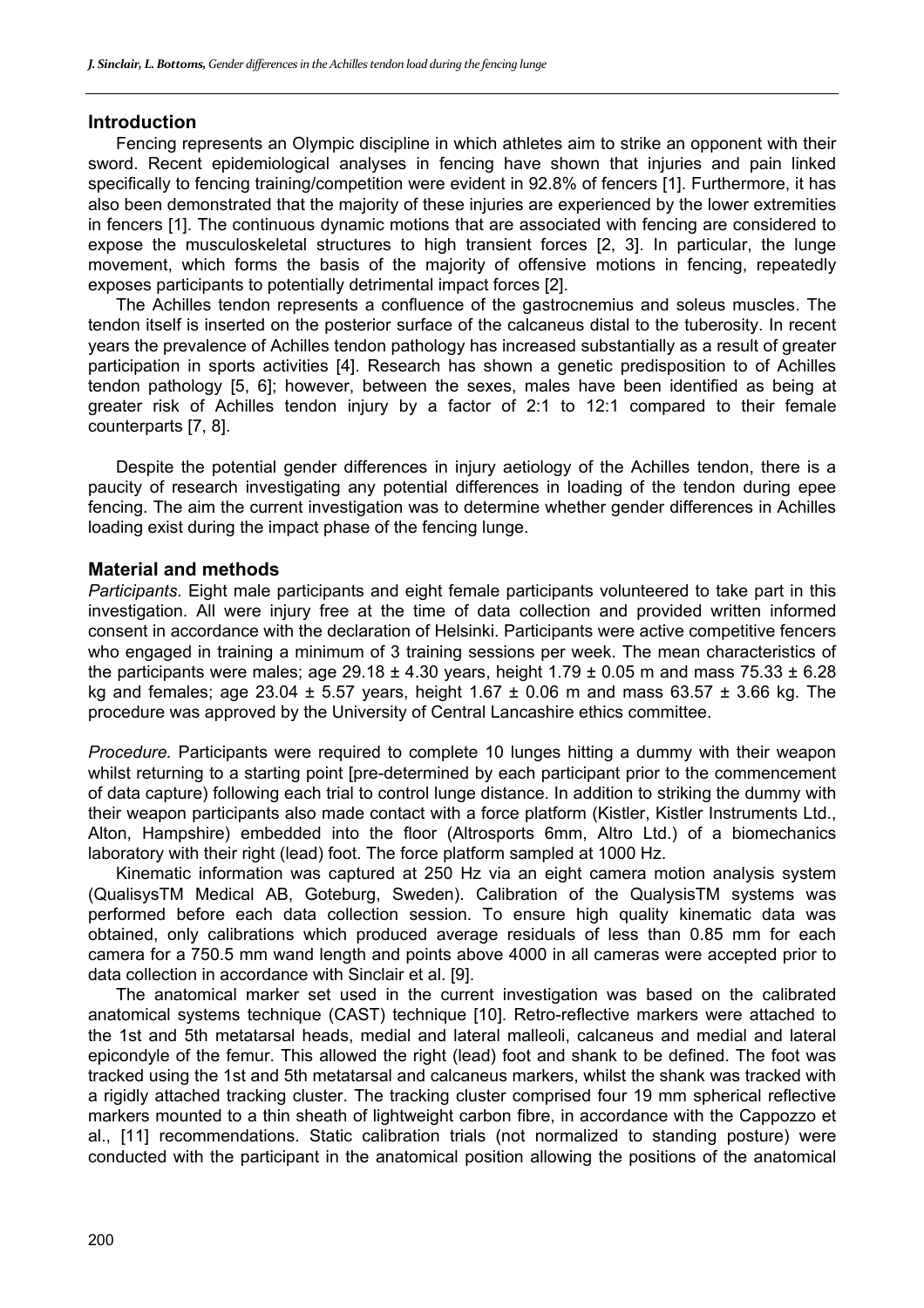markers to be referenced in relation to the tracking clusters, following which they were removed. Participants wore the same fencing footwear throughout (Hi-Tec blade), in sizes 5-10 UK.

*Data Processing.* Trials were digitized using Qualisys Track Manager to identify anatomical and tracking markers then exported as C3-D files in to Visual 3-D (C-Motion, Germantown, MD, USA). Marker trajectories and kinetic information were filtered using a low-pass Butterworth 4th order zero-lag filter at cut off frequencies of 15 and 50 Hz. Ankle joint kinetics were computed using Newton-Euler inverse-dynamics. Net external ankle joint moments were then calculated. Trials were time normalized from the instance of footstrike to the point of maximum knee flexion.

An algorithmic technique was used to quantify Achilles tendon load. This algorithm has been used previously to determine differences in Achilles tendon kinetics when running with different footwear [12, 13]. Achilles tendon force (ATF) was determined by dividing the plantarflexion moment (PFM) by the estimated Achilles tendon moment arm (atMA). The moment arm was quantified as a function of the ankle sagittal plane angle (SAK) using the procedure described by Self and Paine [14].

#### $ATF = PFM / atMA$

## $MA = -0.5910 + 0.08297 SAK - 0.0002606 SAK<sup>2</sup>$

ATF was normalized to bodyweight (B.W) and ATF loading rate (B.W.s-1) was also calculated as a function of the change in tendon force from initial contact to peak force divided by the time to peak force. Instantaneous Achilles tendon loading rate (B.W.s-1) was taken as the maximum increase in tendon force between frequency intervals. In addition the Achilles tendon moment arm length and GRF's at the instance of peak plantarflexion moment were also obtained.

*Statistical Analyses.* Descriptive statistics (means ± standard deviations) were calculated for each gender. Gender differences in kinetic and 3-D kinematic parameters were examined using independent samples t-tests with significance accepted at the p≤0.05 level. Effect sizes for all significant observations were calculated using Cohen's D. The data was screened for normality using Shapiro Wilk tests, which conformed that the normality assumption had not been violated. All statistical procedures were conducted using SPSS v21.0.

### **Results**

Table 1 and Figure 1 present the Achilles tendon kinetics obtained as a function of gender. The results indicate gender significantly influenced Achilles tendon kinetics.

#### *Achilles tendon load*

| Achilles tendon force measurements                       | Male  | SD    | Female | <b>SD</b> |
|----------------------------------------------------------|-------|-------|--------|-----------|
| Peak dorsiflexion (°)                                    | 19.84 | 5.05  | 25.08  | 4.84      |
| Peak plantarflexion moment (N.m.kg)                      | 1.68  | 0.78  | 1.17   | 0.89      |
| Peak tendon force (B.W)                                  | 2.36  | 0.89  | 1.85   | 0.32      |
| Time to peak force (s)                                   | 0.16  | 0.06  | 0.14   | 0.04      |
| Average tendon loading rate (B.W.s <sup>-1</sup> )       | 14.75 | 8.62  | 12.05  | 9.87      |
| Instantaneous tendon loading rate (B.W.s <sup>-1</sup> ) | 22.47 | 12.08 | 18.55  | 10.56     |

Table 1. Achilles tendon force measurements as a function of gender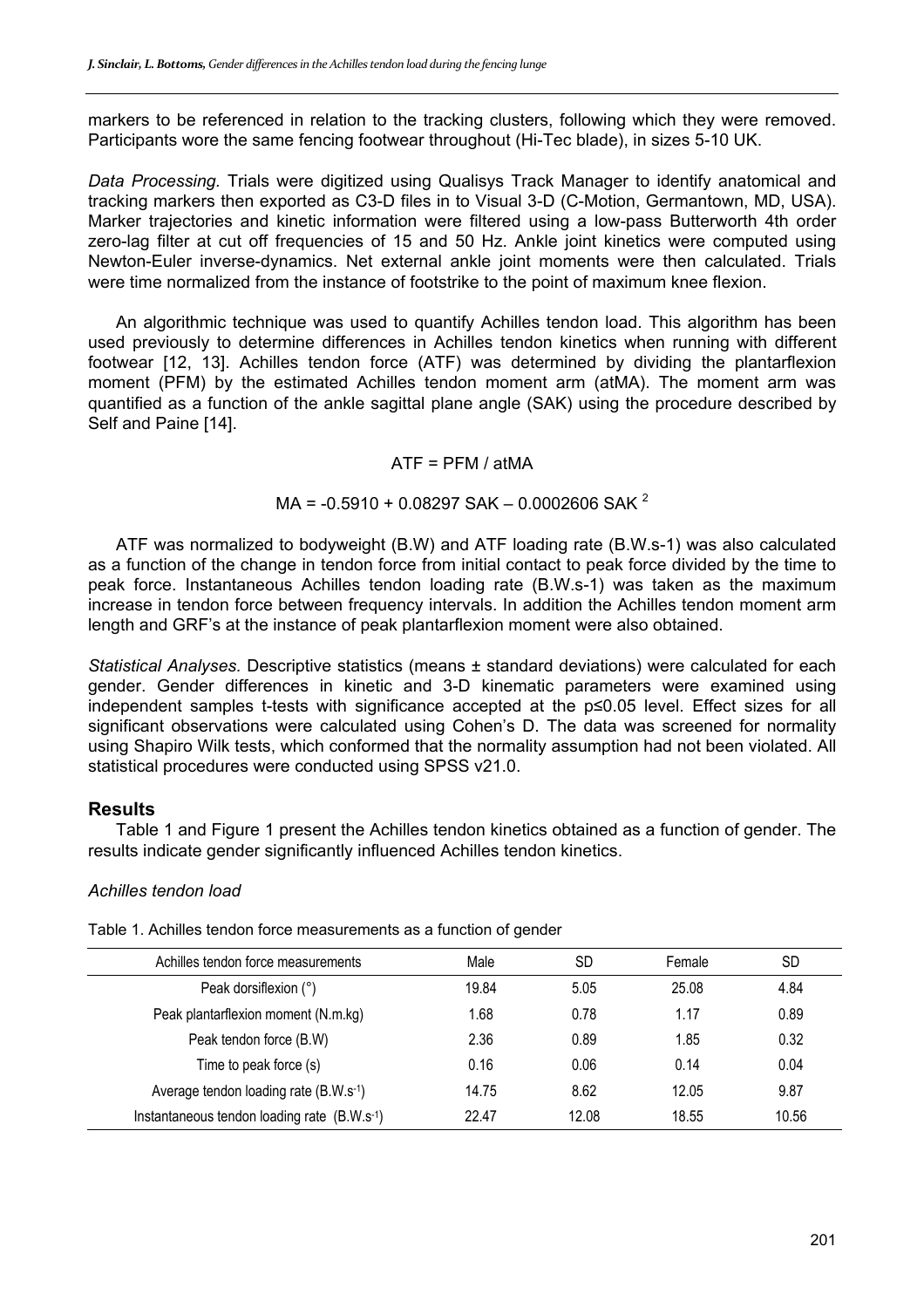

Fig. 1. Ankle kinetics and kinematics as a function of gender, black = male, Grey = female  $(a=$  ankle angle,  $b =$  Achilles tendon moment arm,  $c =$  ankle moment,  $d =$  Achilles tendon load) (DF = dorsiflexion, PF = plantarflexion).

#### *Ground reaction forces and moment arm length*

No significant (p>0.05) differences in medio-lateral (male =  $0.07 \pm 0.05$  B.W, female = 0.08  $\pm$  0.06 B.W), anterior-posterior (male = 0.54  $\pm$  0.13 B.W, female = 0.51  $\pm$  0.16 B.W) or vertical (male =  $1.85 \pm 0.66$  B.W, female =  $1.80 \pm 0.67$  B.W) were found. Males (0.047  $\pm$  0.01 m) were however shown to be associated with a significantly t (7) = 3.55, p<0.05, D = 2.68 shorter tendon moment arm at peak moment compared to females (0.048 ± 0.01 m).

Females were shown to be associated with a significantly t (7) = 2.92, p<0.05, D = 2.20 larger dorsiflexion angle. Males were however associated with a significantly larger t (7) = 2.89, p<0.05, D = 2.18 peak plantarflexion moment compared to females. The results from the tendon kinetic analysis indicate that males exhibited a significantly t  $(7)$  = 2.99, p<0.05, D = 2.26 higher peak tendon force than females. Furthermore, it was shown that males were associated with significantly greater average t (7) = 2.65, p < 0.05, D = 2.00 and instantaneous t (7) = 2.69, p < 0.05, D = 2.03 Achilles tendon loading rates in comparison to females.

#### **Discussion**

The aim of the current investigation was to determine whether gender differences in Achilles loading exist during the fencing lunge. This represents the first to examine magnitude of Achilles tendon kinetics in fencing.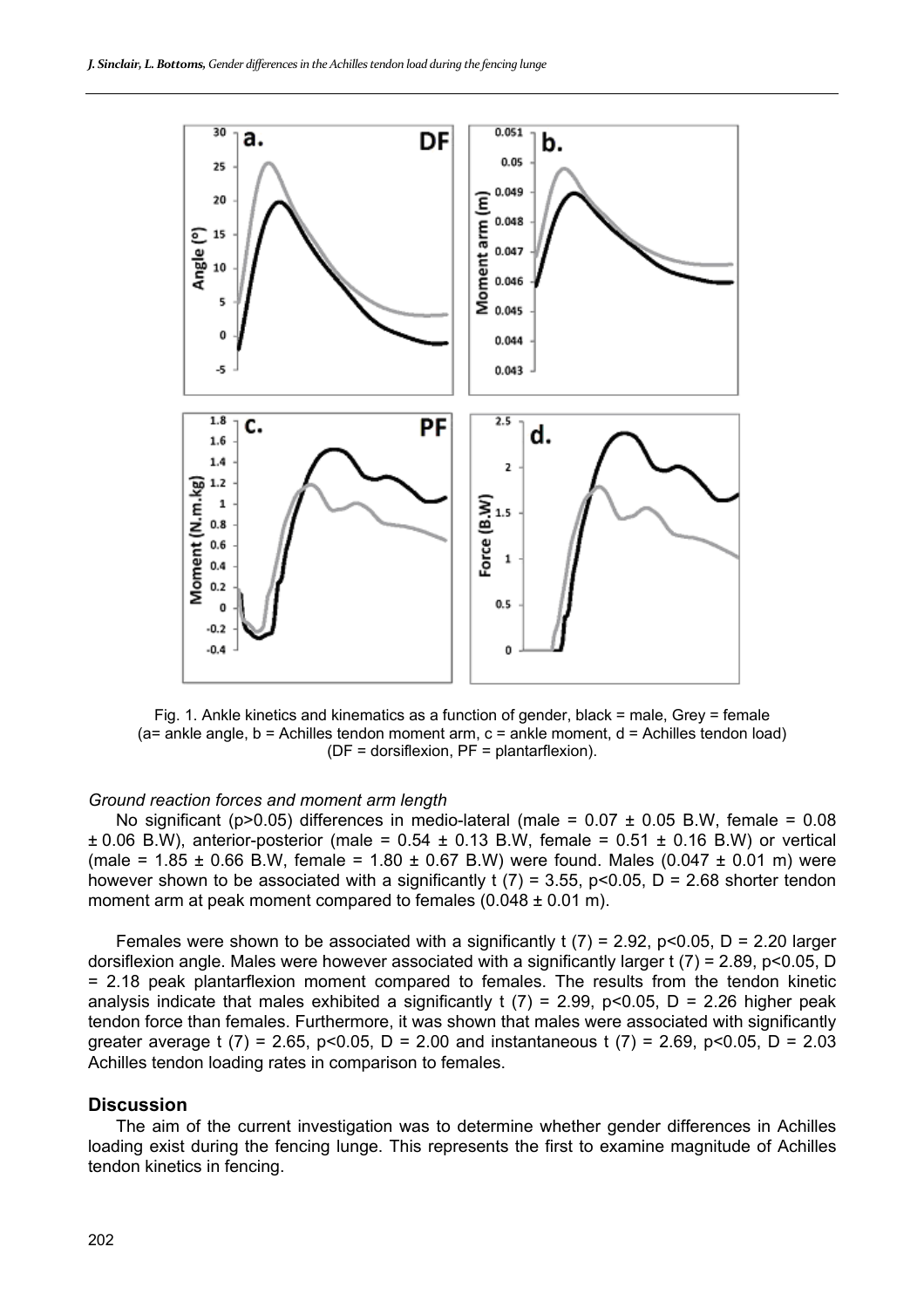The primary observation from this study is that males were associated with significant increases in Achilles tendon force and rates of loading. This finding may be relevant clinically for the pathogenesis of Achilles tendinopathy and provide insight into the mechanism by which males athletes suffer from increased incidence of Achilles tendon pathology [12]. The aetiology of Achilles tendinopathy is considered to be associated with habitual and excessive mechanical loading of the tendon. Tendon loads that fall outside the tolerable levels of loading initiates collagen and extracellular matrix synthesis and facilitate degradation of the tendon itself [15, 16, 17, 18, 19, 20]. The findings from this study suggest that male fencers performing the lunge movement will experience additional loads at the Achilles tendon. Therefore, although additional work using a longitudinal design is required, it is likely that male fencers are at increased risk from Achilles tendon pathology.

It is hypothesized that the increases in Achilles tendon load in male fencers relates to the increased plantarflexion angle throughout the lunge movement. Increases in the plantarflexion angle are associated with a shortening of the moment arm of the Achilles tendon, which ultimately leads to an increase in the load experienced by the Achilles tendon [13, 14]. With the observation that GRF's did not differ between males and females, this provides further evidence as to why increases in Achilles tendon load were observed in male fencers.

There are some limitations to the current study design/ protocol that should be acknowledged to contextualise the findings. The average body mass of the male fencers was higher than females and as such an increase in the absolute non-normalized force is higher in the male group. With this in mind recent evidence has shown that body mass can accounts for only 6 - 30% of the variance in Achilles tendon breadth [21]; therefore, normalising Achilles tendon kinetic parameters to bodyweight may require further consideration in future studies.

## **Conclusions**

In conclusion, this study adds to the current knowledge by providing a comprehensive evaluation of Achilles tendon kinetics measured for both males and females during the fencing lunge. The significant increase in the Achilles tendon loading rate in male fencers suggests that they are more susceptible to the development of chronic injuries in comparison to females. Future research should investigate further the long term effects of regular fencing training and competition on Achilles tendinopathy. Prospective epidemiological analyses using randomised controlled trails should also be a focus for future investigations into the aetiology of Achilles tendon pathology in fencers.

### **Acknowledgements**

Our thanks go to Glen Crook for his technical assistance.

## **References**

- 1. Harmer PA. Getting to the point: injury patterns and medical care in competitive fencing. Curr Sp Med Reports. 2008;7:303-307.
- 2. Sinclair J, Bottoms L, Taylor K, Greenhalgh A. Tibial shock measured during the fencing lunge, the influence of footwear. Sp Biomech. 2010;9:65-71.
- 3. Greenhalgh A, Bottoms L, Sinclair J. Influence of surface conditions on impact shock experienced during a fencing lunge. J App Biomech. 2013;29:463-467.
- 4. Selvanetti ACM, Puddu G. Overuse tendon injuries: basic science and classification. Op Tech Sp Med. 1997;5:110-17.
- 5. Kraemer R, Wuerfel W, Lorenzen J, Busche M, Vogt PM, Knobloch K. Analysis of hereditary and medical risk factors in Achilles tendinopathy and Achilles tendon ruptures: a matched pair analysis. Arch Orthop Traum Su. 2012;132:847-853.
- 6. Ribbans WJ, Collins M. Pathology of the tendo Achillis: Do our genes contribute? The Bone & Joint Journal. 2013;95:305-313.
- 7. Hess GW. Achilles tendon rupture: a review of etiology, population, anatomy, risk factors, and injury prevention. Foot Ankle Spe. 2010;3:29-32.